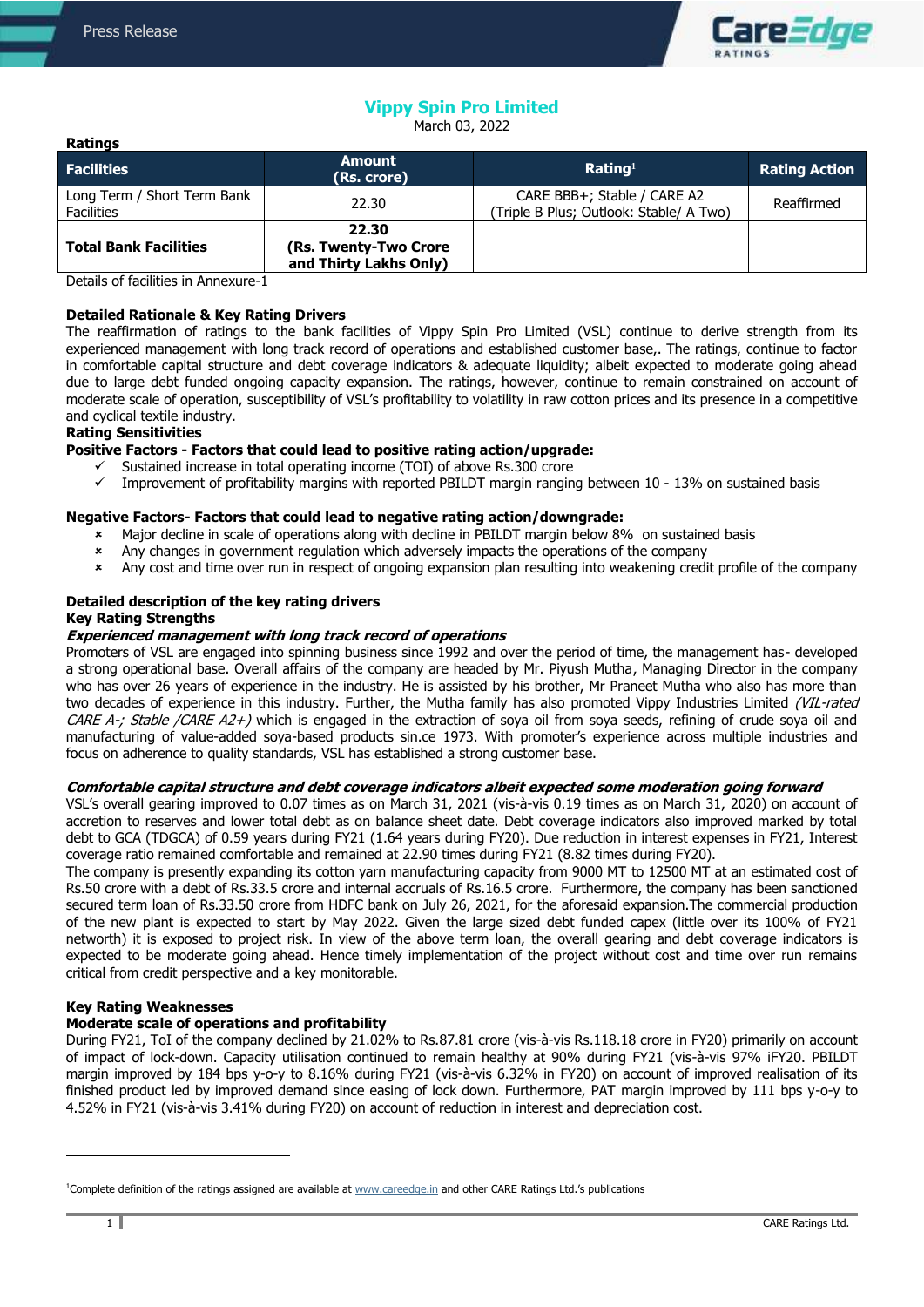

Owing to relaxation in nationwide lockdown and resumption of manufacturing operations in Q1FY22(refers to the period April 1 to June 30) coupled with strong improvement in demand and resultant increase in realisation of cotton yarn prices, VSL's TOI during 9MFY22 (refers to the period April 1 to December 31) improved to Rs.103.82 crore as against 9MFY21: Rs.56.48 crore and the PBILDT margin and PAT margin improved to 12.56% (9MFY21:5.31%) and 8.49% (9MFY21: 2.07%) respectively.

### **Susceptibility of profit margins to volatility in raw cotton prices**

Raw cotton (raw material) and cotton yarn (finished product) prices have been volatile in nature and depends upon factors like area under production, yield for the year, international demand supply scenario, inventory carried forward from the previous year, export quota and minimum support price (MSP) decided by the government. Consequently, profitability of the company remains vulnerable to the volatility in the spread between cotton and cotton yarn.

#### **Presence in a competitive and cyclical textile industry**

VSL operates in a completive and fragmented textile spinning industry characterized by presence of a large number of medium and small-scale unorganized players having a limited bargaining power. Furthermore, textile is a cyclical industry and closely follows the macroeconomic business cycles. Any adverse change in macroeconomic environment has a direct impact on the domestic textile industry

# **Liquidity: Adequate**

VSL has adequate liquidity marked by low utilisation of working capital limits, comfortable GCA &cash flow from operations (CFO) and low debt repayment obligations. Average utilisation of working capital limits remained low at  $\sim$ 2% for the past 12 month ended December 2021. As against GCA and CFO of Rs.5.49 crore and Rs.5.51 crore respectively in FY21, scheduled repayments of long-term debt remains low at just Rs.0.72 crore during FY21 and Rs.0.72 crore in FY22. However, operating cycle of VSL elongated to 188 days during FY21 (151 days during FY20) on account of elongation in inventory and receivables days. Inventory level of raw cotton also remains high as on the balance sheet date since its procurement is seasonal in nature. Consequently, current ratio remains high at 5.41 times as on March 31, 2021 (3.66 times as on March 31, 2020). VSL had free cash and bank balance remained at Rs.0.16 crore as on March 31, 2021.

CARE takes cognizance of the impact of COVID pandemic on business operations of firm. The operations of VSL were closed from March 20, 2020 to May 09, 2020 in the view of nationwide lockdown declared by the Government on account of COVID pandemic. The company has not availed moratorium benefit on debt repayment for its bank facilities available under RBI's COVID relief program during March-August 2020.

#### **Analytical approach:** Standalone

#### **Applicable Criteria**

[Criteria on assigning outlook to Credit Ratings](https://www.careratings.com/pdf/resources/Rating%20Outlook%20and%20credit%20watch%20_30May%202020.pdf) [CARE's Policy on Default Recognition](https://www.careratings.com/pdf/resources/CARE) Rating Methodology - [Manufacturing Companies](https://www.careratings.com/upload/NewsFiles/GetRated/Rating%20Methodology%20-%20Manufacturing%20Companies_16Sept2019.pdf) Rating Methodology – [Cotton Textile Manufacturing](https://www.careratings.com/upload/NewsFiles/GetRated/Rating%20Methodology_Pharmaceutical%20Sector_31July%202020.pdf) [Liquidity analysis of Non-financial sector entities](http://www.careratings.com/pdf/resources/Liquidity%20Analysis%20of%20Non-Financial%20Sector%20entities_May2020.pdf) Financial ratios – [Non-Financial Sector](http://www.careratings.com/pdf/resources/Financial%20ratios%20-%20Non%20Financial%20Sector-Sept2019.pdf) [Criteria for Short Term Instruments](https://www.careratings.com/upload/NewsFiles/GetRated/Short%20Term%20Instruments%20_Mar%202020.pdf)

#### **About the Company**

Incorporated in April 1992, VSL is a public limited company promoted by Mutha family based in Ujjain. VSL manufactures openended cotton yarn through rotor spinning technology at its facility located in Dewas near Indore, Madhya Pradesh (MP). Presently, VSL has an installed capacity of 3,168 rotors or 9,000 Metric Tonne Per Annum (MTPA) as on March 31, 2021 for manufacturing of cotton yarn for counts ranging from 4s to 32s. VSL specializes in manufacturing of slub yarn, multi-count yarn, multi-twist yarns and waxed yarn which finds its applications in industrial fabrics as well as clothing fabric and denim. It markets its product in domestic as well as export markets. Further, the company has set up a 6 Megawatt (MW) of wind mill and 1 MW of solar power plant for captive consumption.

| <b>Brief Financials (Rs. crore)</b> | $31-03-2020(A)$ | $31-03-2021(A)$ | Q9MFY22 (UA) |
|-------------------------------------|-----------------|-----------------|--------------|
| Total operating income              | 111.18          | 87.81           | 103.82       |
| PBILDT                              | 7.03            | 7.16            | 13.04 I      |
| <b>PAT</b>                          | 3.79            | 3.97            | 11.07        |
| Overall gearing (times)             | 0.19            | 0.07            | 0.38         |
| Interest coverage (times)           | 8.82            | 22.90           | 65.38        |
| .                                   |                 |                 |              |

A: Audited; UA: Un-Audited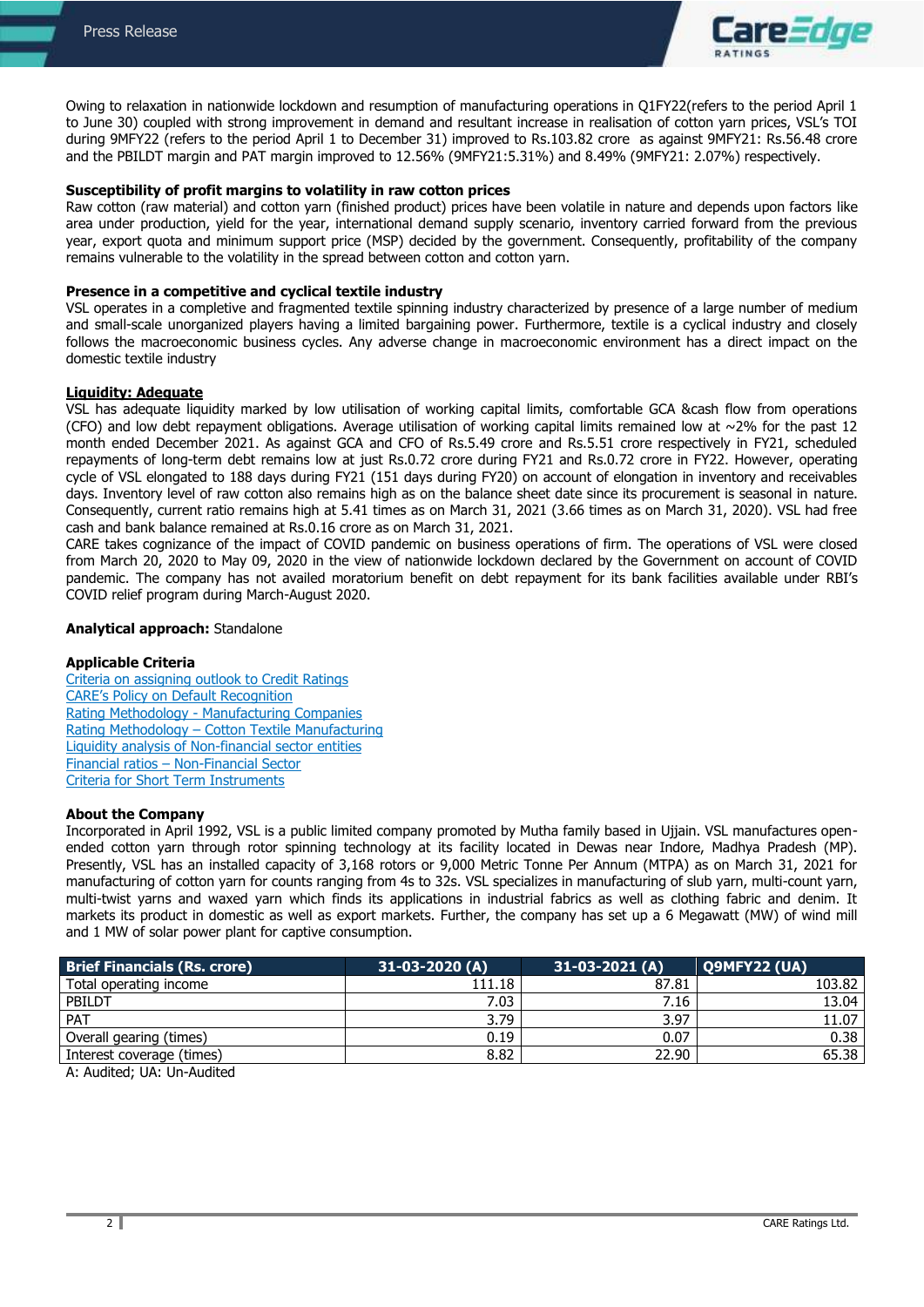# **Status of non-cooperation with previous CRA:** Nil

**Any other information:** Not applicable

**Rating History for last three years:** Please refer Annexure-2

**Covenants of rated facility:** Detailed explanation of covenants of the rated facilities is given in Annexure-3

# **Complexity level of various facilities rated for this company**: Annexure 4

### **Annexure-1: Details of Facilities**

| Name of the<br><b>Facilities</b>                  | <b>ISIN</b> | Date of<br><b>Issuance</b> | <b>Coupon</b><br>Rate | <b>Maturity</b><br><b>Date</b> | Size of the<br><b>Issue</b><br>(Rs. crore) | <b>Rating assigned along with</b><br><b>Rating Outlook</b> |
|---------------------------------------------------|-------------|----------------------------|-----------------------|--------------------------------|--------------------------------------------|------------------------------------------------------------|
| Non-fund-based - LT/ ST-<br><b>Bank Guarantee</b> |             | -                          | -                     | ۰                              | 0.30                                       | CARE BBB+: Stable / CARE A2                                |
| Fund-based - LT/ ST-<br><b>CC/Packing Credit</b>  |             | -                          | -                     | $\overline{\phantom{a}}$       | 22.00                                      | CARE BBB+; Stable / CARE A2                                |

# **Annexure-2: Rating History of last three years**

|                |                                                  |             | <b>Current Ratings</b>                             |                                                         | <b>Rating history</b>                              |                                                                                                             |                                                                                                                            |                                                        |
|----------------|--------------------------------------------------|-------------|----------------------------------------------------|---------------------------------------------------------|----------------------------------------------------|-------------------------------------------------------------------------------------------------------------|----------------------------------------------------------------------------------------------------------------------------|--------------------------------------------------------|
| Sr.<br>No.     | <b>Name of</b><br>the Bank<br><b>Facilities</b>  | <b>Type</b> | <b>Amount</b><br><b>Outstanding</b><br>(Rs. crore) | <b>Rating</b>                                           | Date(s) &<br>Rating(s)<br>assigned in<br>2021-2022 | Date $(s)$ &<br>Rating(s)<br>assigned in<br>2020-2021                                                       | Date(s) &<br>Rating(s)<br>assigned in<br>2019-2020                                                                         | Date( $s$ ) &<br>Rating(s)<br>assigned in<br>2018-2019 |
| $\mathbf{1}$   | Non-fund-<br>based - LT/<br>ST-Bank<br>Guarantee | $LT/ST*$    | 0.30                                               | <b>CARE</b><br>BBB+;<br>Stable /<br>CARE A <sub>2</sub> |                                                    | 1)CARE<br>BBB+; Stable<br>/ CARE A2<br>$(09-Mar-21)$<br>2) CARE<br>BBB+; Stable<br>/ CARE A2<br>(27-May-20) | 1) CARE BBB+;<br>Stable / CARE<br>A2<br>$(23-Mar-20)$<br>2) CARE BBB+;<br>Stable / CARE<br>A <sub>2</sub><br>$(01-Apr-19)$ |                                                        |
| $\overline{2}$ | Fund-based -<br>LT/ST-<br>CC/Packing<br>Credit   | $LT/ST*$    | 22.00                                              | <b>CARE</b><br>BBB+;<br>Stable /<br>CARE A <sub>2</sub> |                                                    | 1)CARE<br>BBB+; Stable<br>/ CARE A2<br>$(09-Mar-21)$<br>2) CARE<br>BBB+; Stable<br>/ CARE A2<br>(27-May-20) | 1) CARE BBB+;<br>Stable / CARE<br>A2<br>$(23-Mar-20)$<br>2) CARE BBB+;<br>Stable / CARE<br>A2<br>$(01-Apr-19)$             |                                                        |
| 3              | Fund-based -<br>LT-Term<br>Loan                  | LT          |                                                    |                                                         |                                                    |                                                                                                             | 1) Withdrawn<br>$(23-Mar-20)$<br>2) CARE BBB+;<br>Stable<br>$(01-Apr-19)$                                                  |                                                        |

\* Long Term / Short Term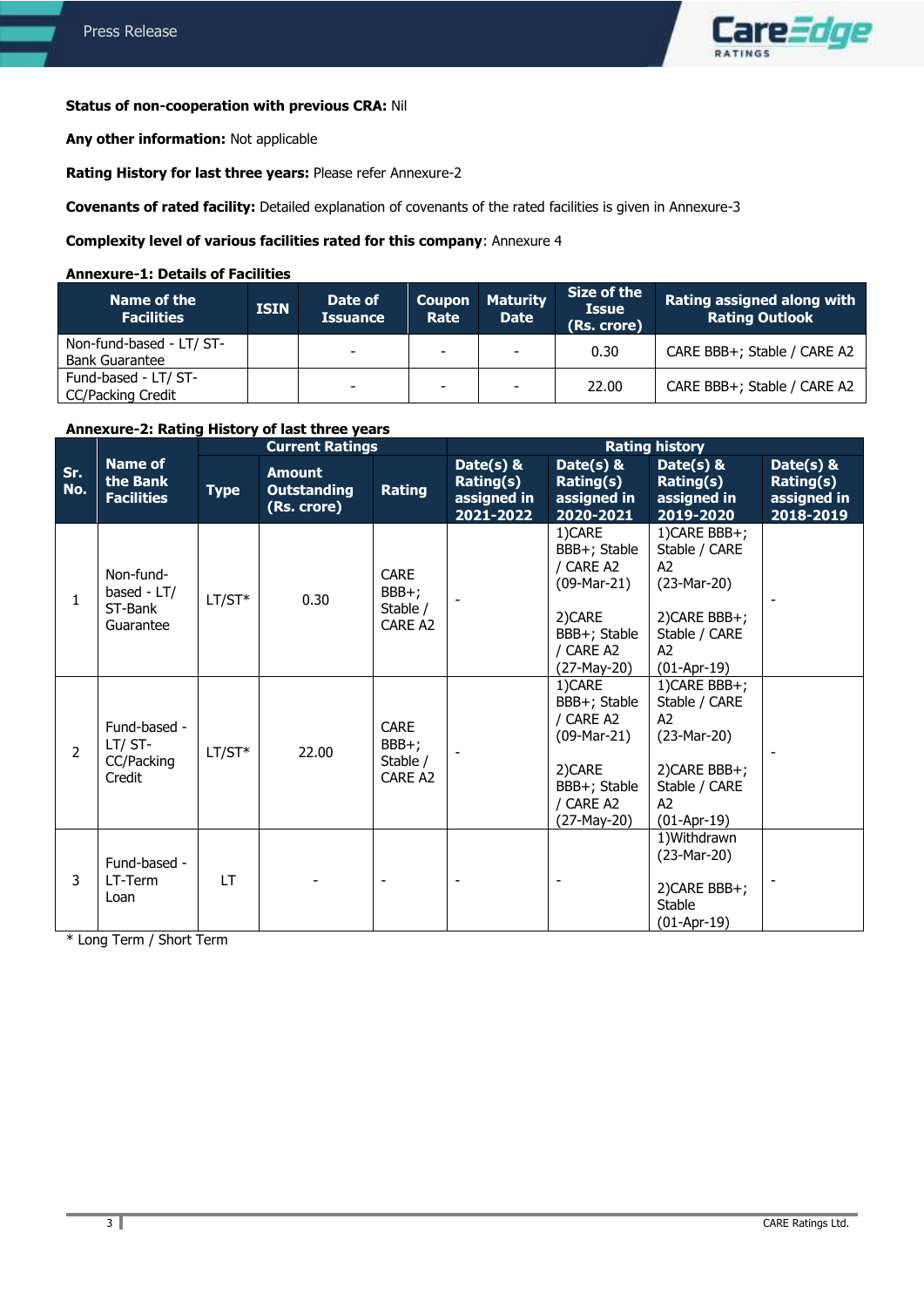

### **Annexure-3: Detailed explanation of covenants of the rated facilities**

| <b>Name of the Facilities</b>           | <b>Detailed explanation</b>                                                                                                                                                                                                                                                                                                                                                                                                                                                                                                                                                                                                                                                                                                                             |  |  |
|-----------------------------------------|---------------------------------------------------------------------------------------------------------------------------------------------------------------------------------------------------------------------------------------------------------------------------------------------------------------------------------------------------------------------------------------------------------------------------------------------------------------------------------------------------------------------------------------------------------------------------------------------------------------------------------------------------------------------------------------------------------------------------------------------------------|--|--|
| <b>Financial covenants</b><br>А.        | As indicated in HDFC sanction letter                                                                                                                                                                                                                                                                                                                                                                                                                                                                                                                                                                                                                                                                                                                    |  |  |
| Cash Credit<br>(i)                      | DSRA of 2 EMI will be taken as upfront<br>(i)<br>WC limits upto Rs.5.00 crore will be restricted till capex start earning profits<br>(ii)<br>DSCR to be maintained minimum of 1.1 times, TOL/TNW should not be more than 1.5<br>(iii)<br>times<br>(iv) If company received subsidy/grant and the same should be adjusted against principal<br>amount<br>Minimum DSCR of 1.1 times should be maintained at all times<br>(v)<br>(vi) TOL/TNW $\leq$ = 1.5 times Net Fixed Asset / Term Debt $\geq$ = 2.0 times<br>(vii) Term Debt / Net Cash Accruals should not exceed 1.5 times<br>(viii) Disbursements will be done only to vendors<br>(ix) Company/Promoter should undertake that any losses to be funded through additional<br>equity from promoters |  |  |
|                                         |                                                                                                                                                                                                                                                                                                                                                                                                                                                                                                                                                                                                                                                                                                                                                         |  |  |
| <b>Non-financial</b><br>В.<br>covenants |                                                                                                                                                                                                                                                                                                                                                                                                                                                                                                                                                                                                                                                                                                                                                         |  |  |
| <b>Bank Guarantee</b><br>(۱)            | Tenor upto 5 years                                                                                                                                                                                                                                                                                                                                                                                                                                                                                                                                                                                                                                                                                                                                      |  |  |

### **Annexure 4: Complexity level of various facilities rated for this company**

| Sr. No | <b>Name of facilities</b>              | Complexity level |
|--------|----------------------------------------|------------------|
|        | Fund-based - LT/ ST-CC/Packing Credit  | Simple           |
|        | Non-fund-based - LT/ ST-Bank Guarantee | Simple           |

# **Annexure 5: Bank Lender Details for this Company**

To view the lender wise details of bank facilities please **[click here](https://www.careratings.com/Bankdetails.aspx?Id=/RpVYfdPEueNvnYQ+OO7wg==)**

**Note on complexity levels of the rated instrument:** CARE Ratings Ltd. has classified instruments rated by it on the basis of complexity. Investors/market intermediaries/regulators or others are welcome to write to care@careedge.in for any clarifications.